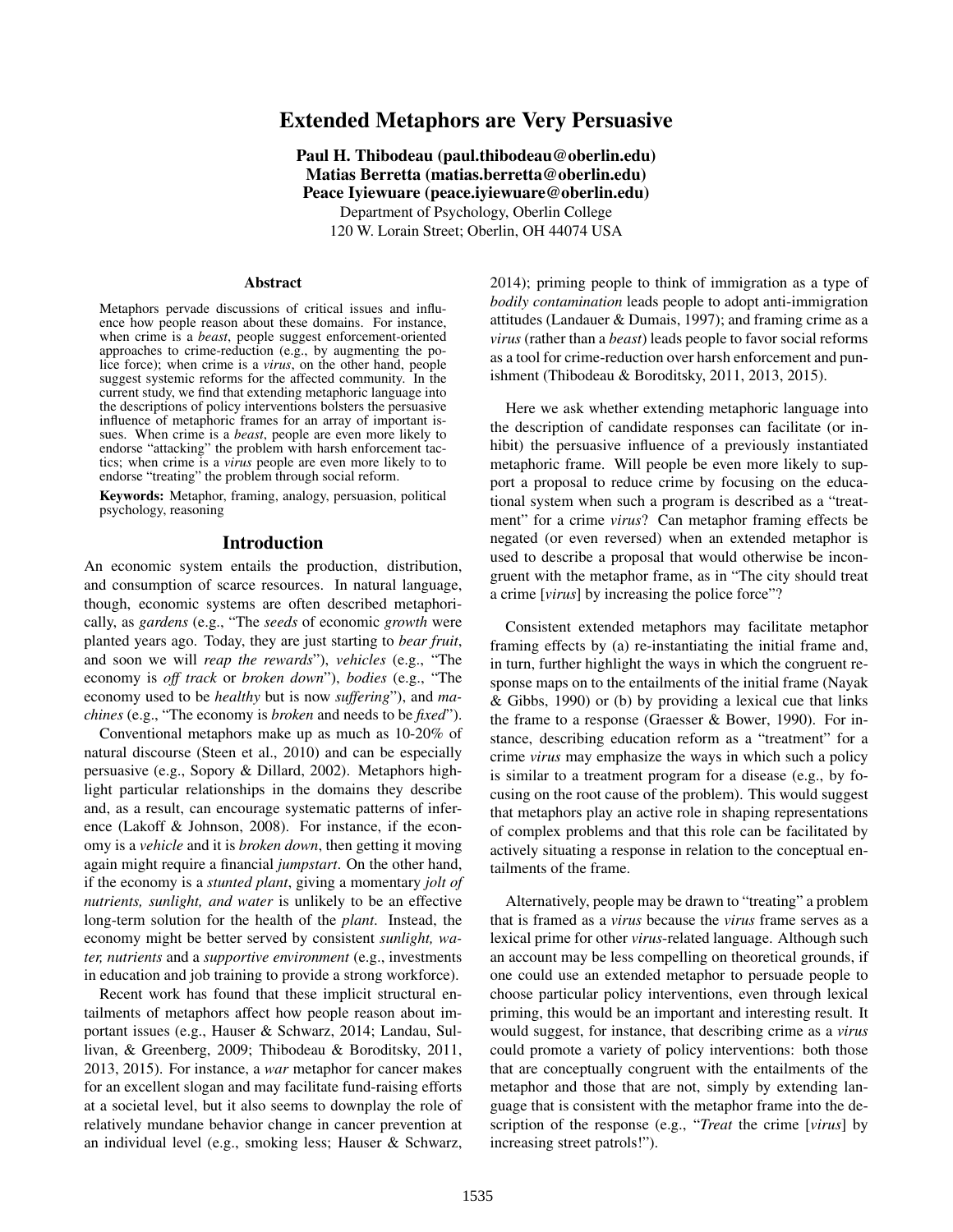# Study 1: Conceptual Congruence

#### Methods

Participants Data from 99 valid participants were collected through Mechanical Turk.

Materials and Procedure Stimuli consisted of 10 stories, including scenarios about cheating, crime, education, ecology, housing, income inequality, a medical mistake, partisan politics, science, and sports. Each story was paired with two metaphor frames and two candidate responses that were designed to reflect realistic judgments relating to policy interventions, risk management, or blame attribution (see, e.g., Thibodeau & Boroditsky, 2011).

In Study 1, after reading about a non-metaphorically framed description of a target issue, participants were asked to match metaphor frames to candidate responses. For instance, after reading a description of a crime problem, participants were told: "Two of the city's officials are debating how to solve this problem; they tend to talk about the problem in different ways. One argues that crime is a *virus*; the other argues that crime is a *beast*. If you had to guess, which of the crime-reducing approaches listed below do you think is supported by each of the officials?:"

- 1. Increase street patrols that look for criminals.
- 2. Reform educational practices and create after school programs.

For each issue we identified candidate responses that seemed to map onto the conceptual entailments of different metaphor frames. For instance, a proposal to reform a city's educational system seemed more consistent with a crime *virus* – in which a city is a body that can be brought back to health by treating the root cause of the problem – whereas a proposal to increase a city's police force seemed more consistent with a crime *beast*.

Study 1 served as a manipulation check of these intuitions. The extent to which the sample displays similar patterns of matching behavior is taken to reflect the degree to which the mappings between the metaphor frames and response options are conceptually congruent. Highly consistent matching at a group level would indicate clear conceptual relationships between the metaphor frames and response options. Less consistent matching would indicate weaker conceptual relationships between the metaphor frames and response options.

Each participant was asked to match responses to frames for each of the 10 issues. The order of the issues, frames, and candidate responses was randomized across participants.

#### Results

The results of this task revealed that there were clear mappings between the responses and issue frames, consistent with the design of the materials  $-81.1\%$  consistent overall (95%CI: [.786, .834]). Analyzed separately (i.e., with 10 separate chi-square tests of independence), we found a significant difference in how the responses were matched to the

frames for each issue,  $\chi^2[1, N = 99]s > 13, ps < .001$ , confirming that participants matched the response options to the frames at a rate much higher than chance (50%).

This suggests that our intuitions as researchers about the conceptual relationship between the metaphoric frames and responses options were consistent with the population from which the sample in the experiment will be drawn.

### Study 2: Lexical Congruence

In the experiment described in the following section (Study 3), we implemented a 3 frame (*metaphor A, metaphor B, no metaphor*) by 3 extended metaphor (*consistent, inconsistent, no extended metaphor*) design, thereby creating nine versions of each stimulus item. In the *consistent* condition, extended metaphors were paired with their conceptually congruent response (e.g., "treat" with "education reform" and "attack" with "increasing police"). In the *inconsistent* condition, we paired extended metaphors with their conceptually incongruent response (e.g., "treat" with "increasing police" and "attack" with "education reform"; see Table 1).

Table 1: Examples of consistent and inconsistent uses of extended metaphor in the description of response options to an issue that described a crime problem. Italics added to highlight the extended metaphoric language.

| Consistent                                                  |  |  |
|-------------------------------------------------------------|--|--|
| a. Treat the problem by reforming educational practices     |  |  |
| and creating after school programs.                         |  |  |
| b. Attack the problem by increasing street patrols that     |  |  |
| look for criminals.                                         |  |  |
| Inconsistent                                                |  |  |
| a. Attack the problem by reforming educational practices    |  |  |
| and creating after school programs.                         |  |  |
| b. Treat the problem by increasing street patrols that look |  |  |
| for criminals.                                              |  |  |

In this section we confirm that the extended metaphors did, in fact, extend the initial frames *consistently* and *inconsistently* by using latent semantic analysis (LSA; Landauer & Dumais, 1997). LSA is a tool that measures the similarity of words, phrases, and texts as a function of their contextual co-occurrence and has been shown to, among other things, reliably predict response times in for lexically primed target words in a lexical decision task (Hutchison, Balota, Cortese, & Watson, 2008).

To conduct this analysis, we identified the words that were used to instantiate the initial metaphor frames for each issue (e.g., "virus plaguing" and "beast preying") and the words used to insatiate the extended metaphors in the description of the responses (e.g., "treat" and "attack"). Then we entered these word pairings into the LSA database, which yielded four similarity scores per issue (see Table 2). In every case two were designed (expected) to be consistent (more similar) and two were designed (expected) to be inconsistent (less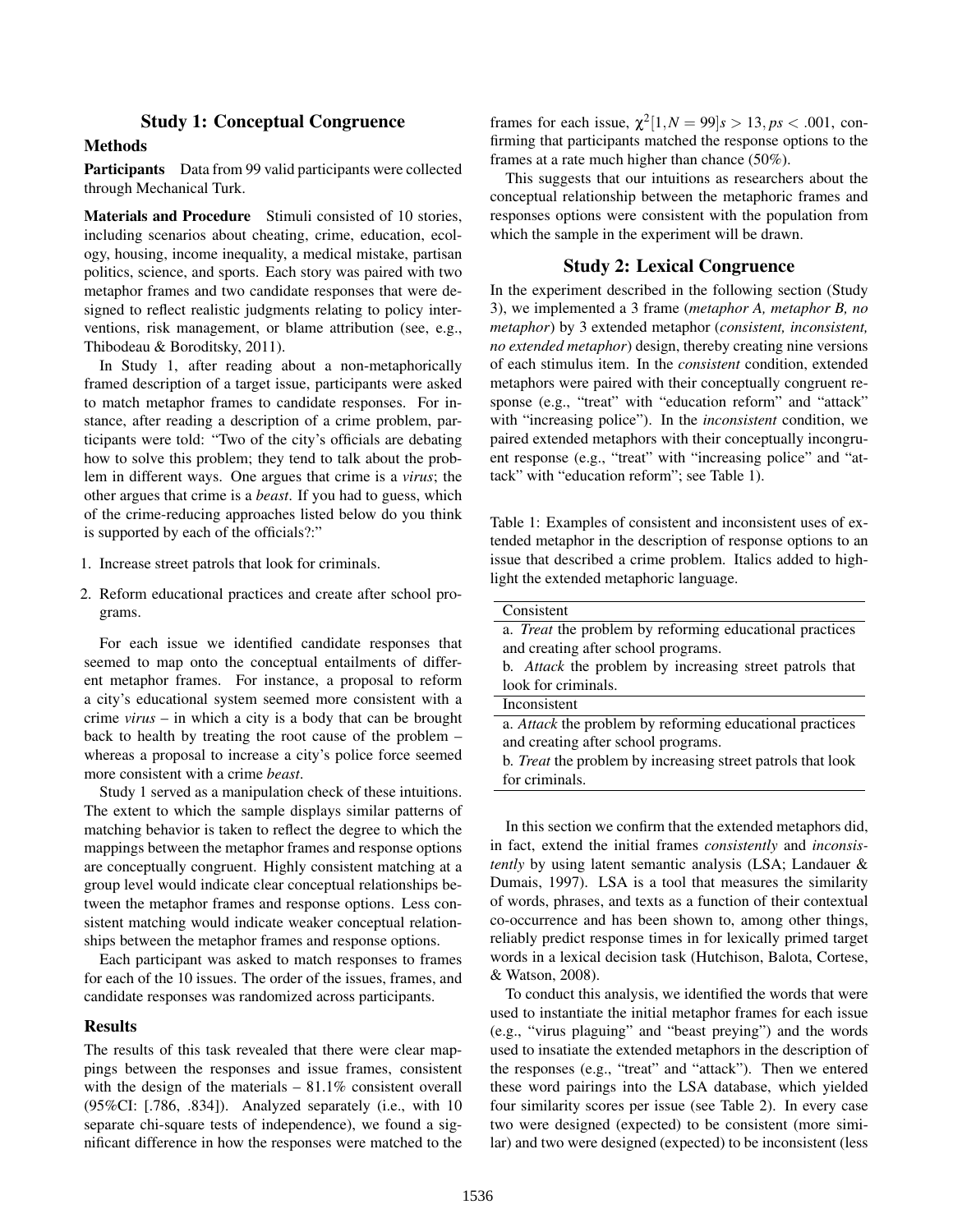similar).

Table 2: Similarity scores between metaphor frames and extended metaphors as measured by LSA. For this issue (about crime), "virus"-"treat" and "beast"-"attack" were designed to be consistent whereas "virus"-"attack" and "beast"-"treat" were designed to be inconsistent.

|              | Treat | Attack |
|--------------|-------|--------|
| Virus        | .28   | 24     |
| <b>Beast</b> | .18   | .26    |

For each issue, we averaged ratings of similarity between the two *consistent* and the two *inconsistent* pairings. For instance, in this case the average cosine (LSA's metric of similarity) between the *consistent* pairings was .27 and the average cosine between the *inconsistent* pairings was .21. A paired t-test revealed that the consistent matches  $(M =$  $.261, SD = .139$ ) were more similar than the inconsistent matches  $(M = .167, SD = .134), t[9] = 5.018, p < .001$ , confirming the design of the materials.

The average similarity between the consistent matches was greater than the average similarity between the inconsistent matches for all of the ten issues except one. The one issue that yielded anomalous results described a medical clinic that had made a mistake in filling prescription medication. One metaphor framed the clinic as an *ecosystem* and was extended with the word "interactive"; the other framed the clinic as an *assembly line* and was extended with the word "station." LSA revealed that the relationship between the *consistent* pairings was the same as the relationship between the *inconsistent* pairings in this case.

The lack of a difference between the *consistent* and *inconsistent* extended metaphors for this issue raises a larger issue about metaphor frames that has so far been overlooked: sometimes a metaphor frame can be extended in multiple ways. For instance, in the crime context, the word "treat" was found to be more similar to the *virus* than *beast* frame; the word "attack" was found to be more similar to *beast* than *virus* frame. However, *viruses* can be "attacked" and *beasts* can be "treated." For this reason we divided the issues into two groups: those that were more ambiguous (less distinct or specific) with respect to the similarity between the initial frames and extended metaphors (i.e., cases where the initial frames were similar to both extended metaphors) and those that were less ambiguous (more distinct or specific) with respect to the similarity between the initial frames and extended metaphors. We will consider this dichotomy in analyzing the results of the experiment presented below. It may be the case that the extended metaphors are especially likely to facilitate (or inhibit) the effect of the initial frame when the similarity between the frame and extended metaphoric language is less ambiguous (more specific).

The difference in similarity between the initial frames and metaphor extensions was significantly higher for the five items that were identified as less ambiguous (more distinct and specific;  $M = .143$ ,  $SD = .037$ ) than for the five items that were identified as more ambiguous ( $M = .046$ ,  $SD = .027$ ),  $t[8] = 4.733, p = .001.$ 

Together, the two norming studies validate the experimental design. For each issue, there were systematic conceptual and lexical relationships between the metaphor frames and candidate responses. A group of nave participants in Study 1 confirmed that the two response options for each issue mapped on to the conceptual entailments of different metaphor frames. Study 2 used LSA to confirm that the *consistent* extended metaphors were more similar to the initial frames than the *inconsistent* extended metaphors. In the following experiment, we will test whether people are sensitive to these relationships when metaphor frames are embedded in the description of a target issue and when extended metaphors are used to describe the response options.

## Study 3: Framing Experiment

#### Methods

Participants Data from 988 valid participants were collected through Mechanical Turk.

Materials and Design Nine versions of each of 10 stimulus items were created by crossing the three framing conditions (*metaphor A, metaphor B, none*) with the three extended metaphor conditions (*consistent, inconsistent, no extended metaphor*). Participants were presented with one version of each of the 10 issues. Their task was to answer a follow-up question for each issue, for which there were two candidate responses. The follow-up question was designed to reveal whether people were sensitive to implicit conceptual entailments of the metaphor frames. In some cases, the followup question asked the participant to choose between policy responses (e.g., as in the case of crime); in other cases the follow-up question asked participants to attribute blame for an outcome or to speculate on some other aspect of the target domain (e.g., for the issue that described a mistake at a medical clinic, participants were asked whether the "nurse who administered the medicine" or the "computer system that relayed messages between the nurse and pharmacist" was more responsible for the mistake).

In the *consistent* and *inconsistent* conditions, metaphoric language was used to describe both of the response options, thereby affording careful control over the experimental manipulation (see Table 1). Each participant was exposed to one of the nine versions of each stimulus item. The order and version of the stimuli was randomized across participants.

Congruence To analyze data from the conditions that included a metaphoric frame, we coded responses as "congruent" or "incongruent" with the associated frame. For instance, in the context of the crime example, "Increase street patrols" was coded as congruent with the *beast* frame and incongruent with the *virus* frame, regardless of the presence/absence of extended metaphoric language.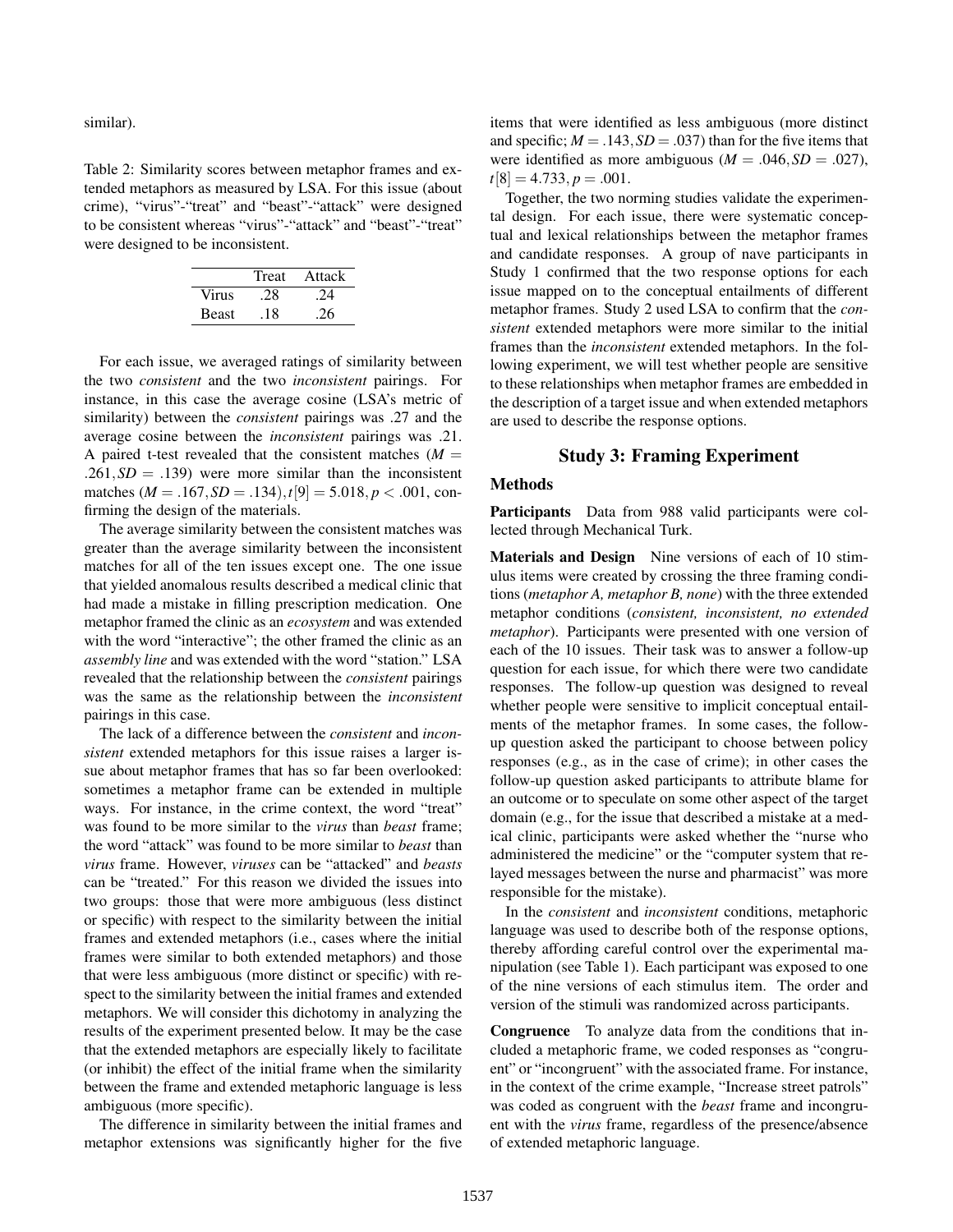This approach captures the joint effects of the pairs of metaphor frames and is consistent with prior work on metaphor framing (e.g., Robins & Mayer, 2000; Thibodeau & Boroditsky, 2011, 2013, 2015). One advantage of such a coding scheme is that it provides a clear metric for interpreting the degree to which metaphors influence judgments. Metaphor frames that do not systematically influence the way people think about an issue will yield a congruence score close to .5; metaphor frames that influence people to choose the response option that is consistent with the frame's entailments will yield a congruence score above .5; and metaphors that influence people to choose the response option that is inconsistent with the frame's entailments will yield a congruence score less than .5.

For instance, the results of the current experiment found that people were more likely to think that a city should focus on education reform in response to a crime *virus* (59.0%; no extended metaphor condition) than *beast* (51.9%; no extended metaphor condition). Since the shift is consistent with the predicted effects of the metaphor, the congruence score for this item is greater than  $.5(.590 + (1-.519)) =$  $1.071; 1.071/2 = .536$ . In other words, 53.6% of responses to this item were congruent with the metaphor frame (i.e., 7.2% more participants chose the response option that was congruent with the virus metaphor when crime was framed as a *virus* compared to when crime was framed as a *beast*).

Note that if everyone, in both framing conditions, thought that the city should "increase the police force" in response to the crime problem, the congruence score for the item would be .5: all of the responses in the *beast* condition would be coded as congruent with the frame but none of the responses in the *virus* condition would be coded as congruent with the frame  $(1+0=1;1/2=.5)$ . In this way, transforming participants' judgments into a congruence score allows for clear comparison across issues with different metaphor frames and response options.

Coding responses as congruent or incongruent with the metaphor frame requires that we collapse over the two metaphor frames for a given issue. As a result, congruence cannot be computed when the issue is presented without an initial metaphor (i.e. for the *no metaphor* frame trials).

#### **Results**

We found that participants chose the congruent response option 54.9%, 51.3% and 50.1% of the time in the *consistent*, *no extended metaphor*, and *inconsistent* extended metaphor conditions, respectively. A mixed ANOVA on the mean congruence ratings for the 10 issues with extended metaphor condition treated as a factor and issue as a repeated measure revealed a statistically significant difference in the degree to which participants chose the congruent response by extended metaphor condition,  $F[2,18] = 4.011$ ,  $p = .036$ .

Due to the relatively small number of items, no pair-wise differences between extended metaphor conditions were significant in post-hoc testing. However, the pattern of results suggested that extending consistent language into the description of the response options made people more likely to choose the congruent response whereas extending inconsistent language into the description of the response options made people less likely to choose the congruent response. We present additional analyses that help to distinguish between the conditions below.

Did the specificity of the extended metaphor matter? In order to test whether the quality of the relationship between the initial frame and the extended metaphor affected this pattern of behavior, we added an additional factor into this analysis: whether LSA scored the relationships between the initial frames and extended metaphors as more ambiguous (i.e., both frames were similar to both extended metaphors) or less ambiguous (i.e., the frames were much more similar to the matching *consistent* extended metaphor and less similar to the *inconsistent* extended metaphor).

The result was a statistically significant interaction between this factor and the extended metaphor condition,  $F[2, 16] = 3.872, p = .043$ . As shown in Figure 1, differences in congruence between the *no extended metaphor*, *consistent* extended metaphor, and *inconsistent* extended metaphor conditions were greater for items that were less ambiguous,  $F[2,8] = 7.137, p = .017$ , than for items that were more ambiguous,  $F[2,8] = .134, p = .877$ .



Figure 1: Proportion of congruent responses by extended metaphor condition for items with a less ambiguous relationship between the initial frame and extended metaphor (more specific to the consistent extended metaphor) and for items with a more ambiguous relationship between the initial frame and extended metaphor (indicating that the extended metaphor may be somewhat appropriate in the context of both frames).

This analysis suggests that the degree to which extended metaphors facilitate the persuasive influence of a frame depends, in part, on the specificity of the extended metaphor. For instance, although the word "treat" fits a *virus* frame better than it fits a *beast* frame (and the word "attack" fits a *beast* frame better than a *virus* frame), "treat" can also be used in reference to a *beast* (similarly, the word "attack" can be used in reference to a *virus*). For this issue, people chose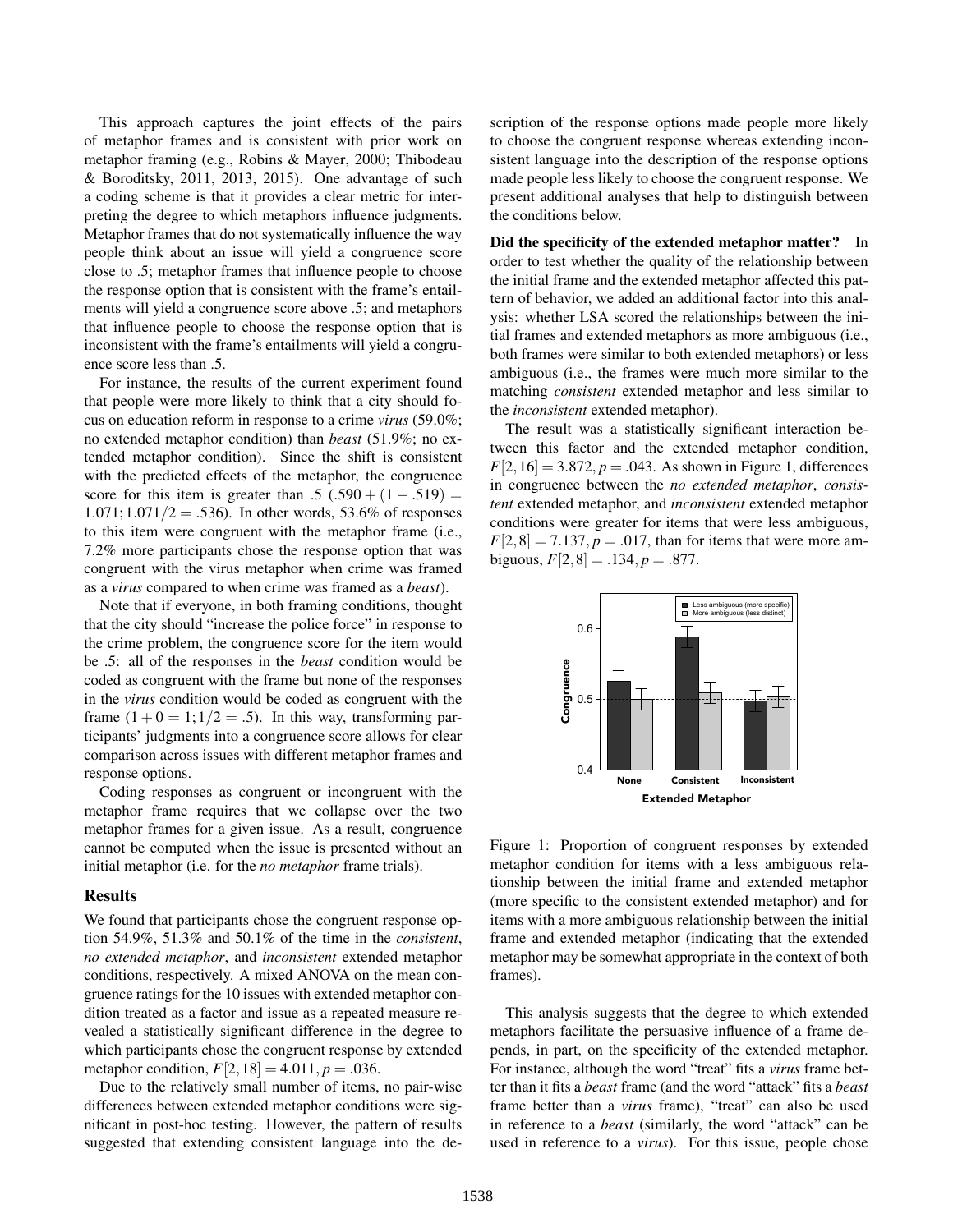the congruent option more in the *consistent* than *inconsistent* extended metaphor conditions (55% compared to 51%); however, this difference is relatively small when compared to items in which the initial frames were specifically more related to the *consistent*, and not the *inconsistent*, extended metaphor. For instance, another issue described a research scientist as either *climbing a mountain* (extended with "gains ground") or *solving a puzzle* (extended with "looks for connections"). For this issue, 72% of responses were congruent in the *consistent* condition compared to 50% in the *inconsistent* condition). Not only was the relationship between a given frame and the matched extended metaphor relevant to participants' judgments, but the relationship between the frame and the alternative extended metaphor mattered as well.

How strongly did the metaphors affect judgments? So far, we have shown that people were more likely to choose the conceptually congruent response when it was described using *consistent* extended metaphoric language and that the specificity of the relationships between the initial frames and extended metaphors moderated this effect. However, we have not tested whether people chose the conceptually congruent response more often than one would expect by chance in any of the three conditions.

Here, we use mixed-effect logistic regression to test this important question and to make further comparisons between the conditions. On this approach, analyses are conducted at the level of the individual trial, rather than by averaging data over items or participants (i.e., by fitting a single model to participants' binary judgment for each issue; Bates, Maechler, Bolker, & Walker, 2013; Jaeger, 2008). This allows us to take advantage of the statistical power afforded by the relatively large sample and increases the reliability of the results (by reducing the probability of a Type 1 or Type 2 error; Jaeger, 2008). In the model, we included random effects for participant and issue to simultaneously account for error variance associated with these factors (i.e., participant and issue were treated as repeated measures; cf. Clark, 1973). An additional advantage of this approach is that it allows us to compare across all three levels of the framing manipulation (*metaphor frame A, metaphor frame B, and no frame*) as well as all three levels of the extended metaphor manipulation (*consistent, inconsistent, and no extended metaphor*).

We first confirmed the results presented above by testing for an interaction between the framing and extended metaphor manipulations. We compared two models<sup>1</sup>: one that included predictors for interactions between these factors and one that did not. We found that including predictors for the interactions significantly improved the fit of the model,  $\chi^2[4] = 11.378, p = .023$ . Post-hoc testing (Bonferroni-corrected  $\alpha = .017$ ) revealed that participants were more likely to choose the congruent response in the *con-* *sistent* extended metaphor condition than in the *inconsistent* metaphor condition,  $\chi^2[1] = 10.410, p = .001$ , or the *no extended* metaphor condition,  $\chi^2[1] = 7.608, p = .006$ . There was no difference between the *inconsistent* and *no extended* metaphor conditions,  $\chi^2[1] = .646, p = .422$ .

We then tested whether people were significantly more likely than one would expect by chance to choose the congruent response option for each of the three extended metaphor conditions. We found that the metaphor frames affected participants' judgments when the candidate responses were described with *consistent* extended metaphors,  $\chi^2[2] =$  $25.812, p < .001$ , and when the candidate responses were described with *no extended* metaphors,  $\chi^2[2] = 13.203$ ,  $p =$ .001. However, the metaphor frames did not affect participants' judgments when the candidate responses were described with *inconsistent* extended metaphors,  $\chi^2[2] =$  $3.963, p = .138.$ 

In sum, these analyses confirmed the omnibus difference in participants' likelihood of choosing a congruent response by extended metaphor condition, and additionally revealed that people were significantly more likely to choose the congruent response when extended metaphors were used *consistently* to describe the candidate responses, relative to the *inconsistent* or *no extended* metaphor conditions. It also revealed that people were more likely to choose the congruent response than one would expect by chance in the *consistent* and *no extended* metaphor conditions but not in the *inconsistent* extended metaphor condition.

In other words, these analyses revealed evidence of a simple metaphor framing effect when the candidate responses were described without extended metaphors, which was amplified (facilitated) when the candidate responses were described with *consistent* extended metaphors. This effect was not negated when the candidate responses were described with *inconsistent* extended metaphors, as responses in this condition were no different from what one might expect by chance (i.e., this condition did not show a metaphor framing effect).

#### General Discussion

The results of this study indicate that metaphor framing is especially persuasive when *consistent* metaphoric language is extended to descriptions of candidate responses. Although people are more likely to endorse approaches to crimereduction that emphasize social reform when crime is framed as a *virus*, they are even more likely to do so when the reform is described as a "treatment" (i.e., in the context of a re-instantiation of the initial metaphor frame).

We found differences of about 10 (54.9% congruent) and 3 (51.3% congruent) percentage points in the *consistent* and *no extended* metaphor conditions that were attributable to the metaphor frame. Of note, we also found that the specificity of the extended metaphor mattered. Extended metaphors that were specifically related to the matching frame, and distinct from the non-matching frame, were most likely to facilitate

<sup>&</sup>lt;sup>1</sup>The deviance between the models (i.e., difference in likelihood ratios) is reported as an index of model fit: model deviance approximates a chi-square distribution with the number of added parameters as its degrees of freedom (Menard, 2002).